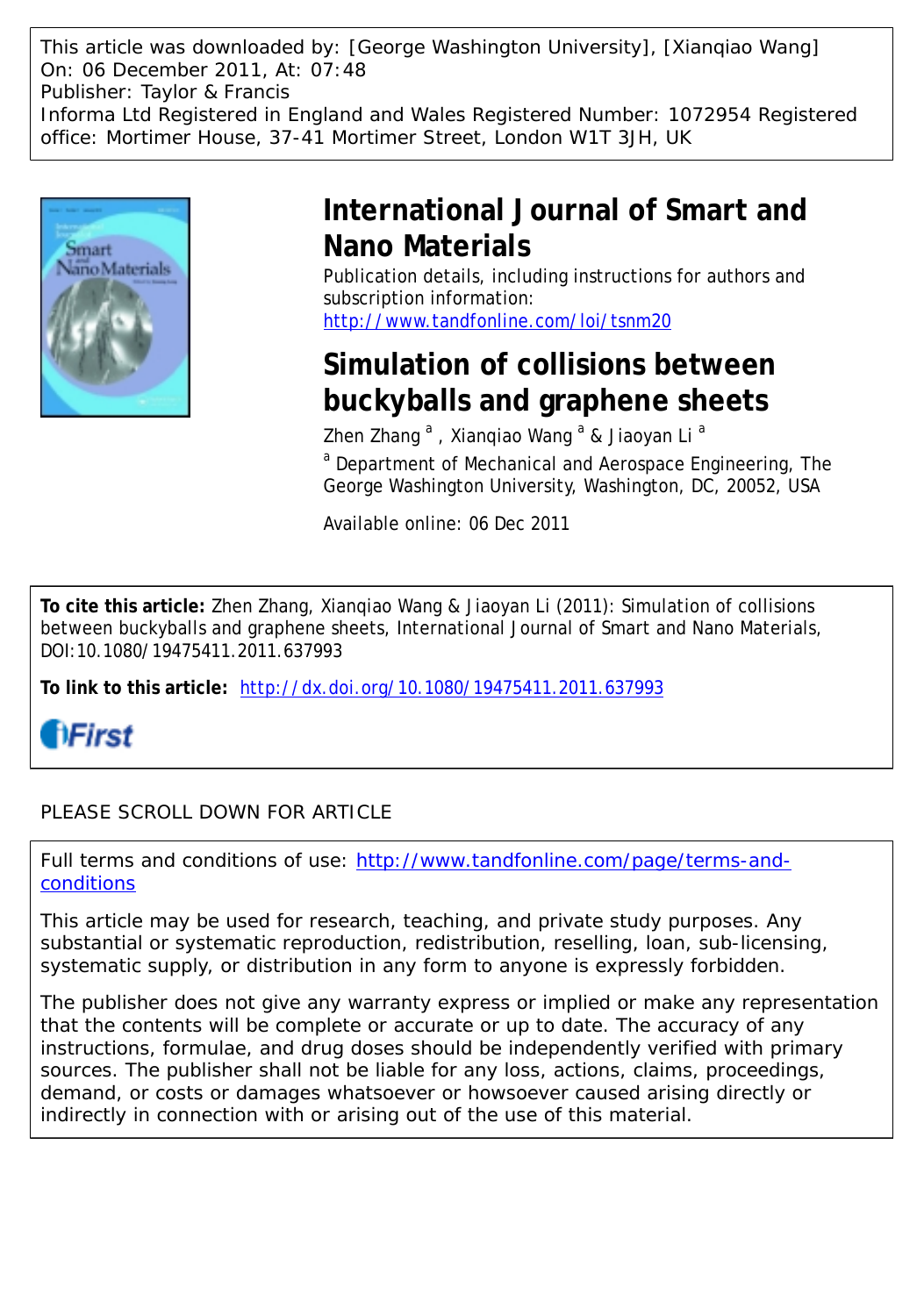

# **Simulation of collisions between buckyballs and graphene sheets**

Zhen Zhang, Xianqiao Wang<sup>∗</sup> and Jiaoyan Li

*Department of Mechanical and Aerospace Engineering, The George Washington University, Washington, DC 20052, USA*

(*Received 2 August 2011; revised version received 2 November 2011*)

The phenomena of buckyball–graphene collisions were investigated by classical molecular dynamics (MD) simulation using the empirical Tersoff potential. Three cases were investigated: collisions between a buckyball and a single-layer graphene; collisions between a nano-onion (a double-layer concentric spherical nanostructure: a  $C_{60}$  in a  $C_{320}$ ) and a single-layer graphene; collisions between a nano-onion and a double-layer graphene. The impact velocity of the buckyball or nano-onion ranged from 4.37 km/s to 15.31 km/s. Simulation results for the buckyball–graphene collisions show that the buckyball bounces back when the impact velocity is less than 8.75 km/s, sticks to the graphene when the impact velocity is between 8.75 km/s and 12.03 km/s, and breaks when the impact velocity is greater than 12.03 km/s. Similar phenomena are observed for the other two cases. A single buckyball can never go through a single-layer graphene intact; however, the inner structure  $(C_{60})$  of a nano-onion can penetrate through a single-layer graphene without any damage. The energy evolution during the whole simulation process was also studied.

**Keywords:** graphene; buckyball; nano-onion; collisions; Tersoff potential

## **1. Introduction**

Graphene, a two-dimensional material system and the building block of fullerenes, carbon nanotubes, and graphite, is not only the thinnest material in the universe, but also the strongest material ever tested [1,2]. Its extraordinary peculiarities in mechanical, electronic, thermal, and optical aspects [1,3–9] drive to the use of graphene for many applications, especially for nanoelectromechanical systems (NEMS) [10], base materials for electronic circuitry [11], and biodevices [12]. Recently, researchers have found that  $C_{60}$ buckyballs can be used to make graphene quantum dots that are geometrically well defined [13]. However, there are relatively few works that have been performed on the modeling of mechanical characteristics of graphene, especially on the behavior of the graphene sheets under collisions with other molecules. The damage of graphene and its resistance under high-energy collisions is an important consideration in some potential applications, like offensive and defensive weapons (spear-shield) in future warfare.

Surface interactions of buckyballs with different kinds of materials, such as silicon, diamond, and graphite, have been investigated [14–20]. In an earlier molecular dynamics (MD) simulation focused on the collisions of a buckyball  $(C_{60})$  with a graphite (0001) surface, the energy dependence of the scattering properties in the impact energy region from

ISSN 1947-5411 print/ISSN 1947-542X online © 2011 Taylor & Francis <http://dx.doi.org/10.1080/19475411.2011.637993> <http://www.tandfonline.com>

<sup>\*</sup>Corresponding author. Email: [xqwang@gwu.edu](mailto:xqwang@gwu.edu)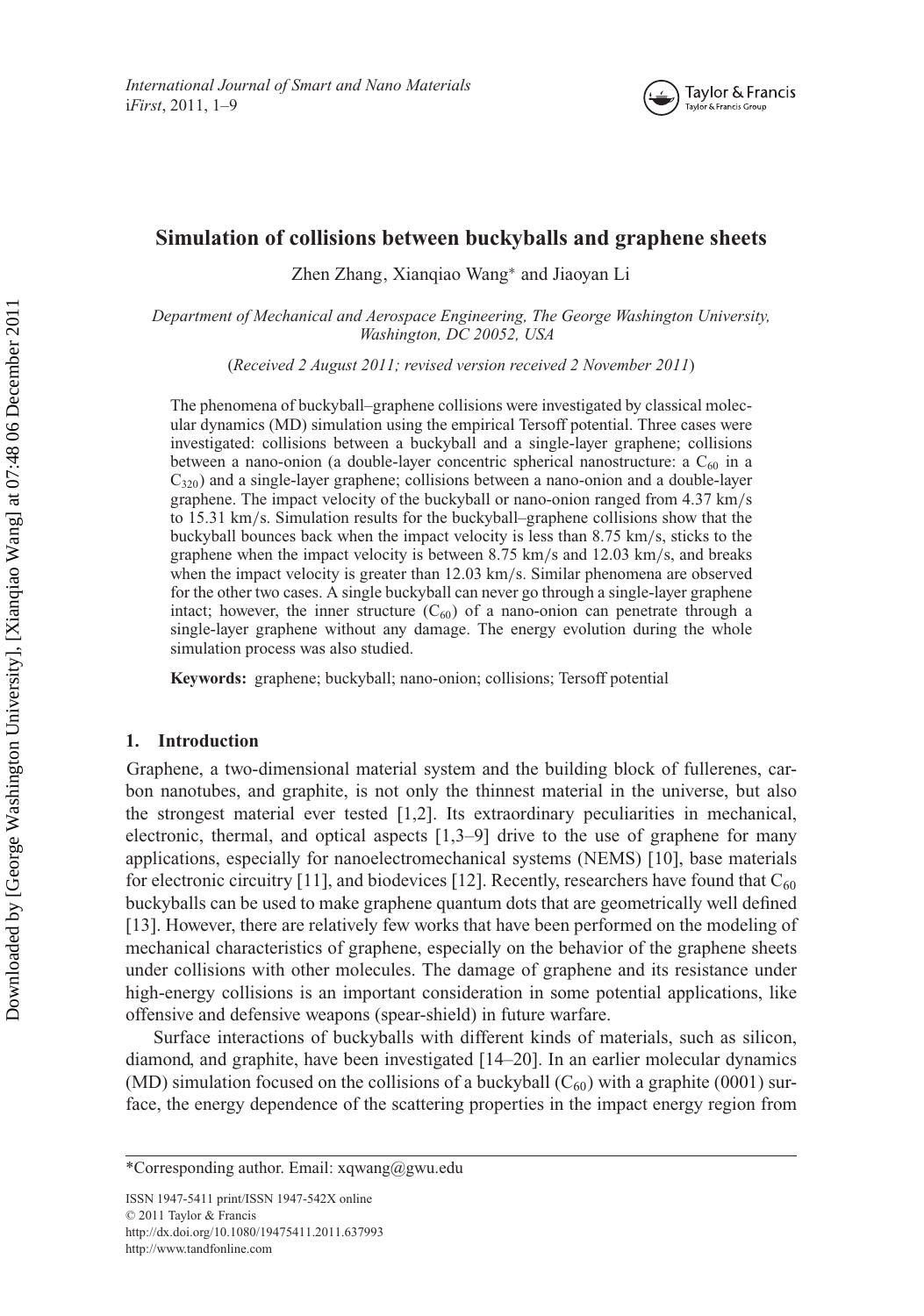30 to 300 eV was studied. In this energy region, the  $C_{60}$  bounced back with its cage structure intact while snapshots showed that the graphite target evolved an inelastic and large deformation [15]. On the other hand, even though graphene is a building block of graphite, the mechanical properties of suspended graphene sheets deviate from the known properties of bulk graphite. Experiments have been undertaken to measure the effective spring constant of suspended graphene sheets (less than 5 layers) using an atomic force microscope (AFM) [21]. Experimental results show that the effective spring constant of graphene ranges from 1 to 5 N/m and the Young's modulus is 0.5 TPa, which is only about half of the Young's modulus of bulk graphite [21].

In this work, MD simulations were performed for the collisions between a buckyball and graphene. Although the basic motivation of this study was scientific curiosity, it may find some potential applications in offensive and defensive weapons (spear-shield) in future warfare. In the simulations, a square-shaped single-layer or double-layer graphene is simply supported along its two sides as the displacement-specified boundary conditions. A buckyball or a nano-onion approaches the center of the graphene perpendicularly with an impact velocity ranged from 4.37km/s to 15.31km/s. The choice to study the effect of impact velocity in this range is to demonstrate three distinctive phenomena: (i) buckyball bouncing back, (ii) buckyball and graphene sticking together, and (iii) buckyball penetrating through graphene. It should be mentioned that some researchers relate impact velocities with wavelength and natural frequency of vibration of buckyballs and graphene [22–24]. In all cases, ripples spread out from the collision point. The variations of the potential energy and the kinetic energy in time during the entire impact process are investigated.

#### **2. Simulation model**

In the MD simulations of collisions between buckyballs and graphene sheets, the squareshaped graphene is in the *XY* plane and the *Z* axis is normal to the graphene plane. The length (along the *X* axis) of the graphene layer is 11.11 nm, the width (along the *Y* axis) is 10.58 nm, and each layer contains 4549 atoms. The fixed displacement boundary condition applies to the carbon atoms within the bounds of 0.21 nm from the two edges parallel to the  $X$  axis. The buckyballs,  $C_{60}$  and  $C_{320}$ , are initially located above the center of the graphene at a sufficiently large distance so that there is no interaction between the buckyball atoms and the graphene atoms. Then a negative translational velocity component,  $V_z$ , is assumed to each atom of the buckyball or nano-onion. In this work, impact velocity refers to the magnitude of  $V_z$  and it varies from 4.37 km/s to 15.31 km/s (cf. Figure 1).

The empirical potential energy developed by Tersoff [25] is used to describe the interactions of the atoms in the system. The Tersoff potential accounts for the three-body interatomic forces and accurately describes the bonding in a wide range of carbon nanostructures. It is also deemed as one of the most advanced and sophisticated potential forms.



Figure 1. Configuration of the collision system: (a) buckyball  $(C_{60})$  and single-layer graphene; (b) nano-onion and single-layer graphene; (c) nano-onion and double2-layer graphene.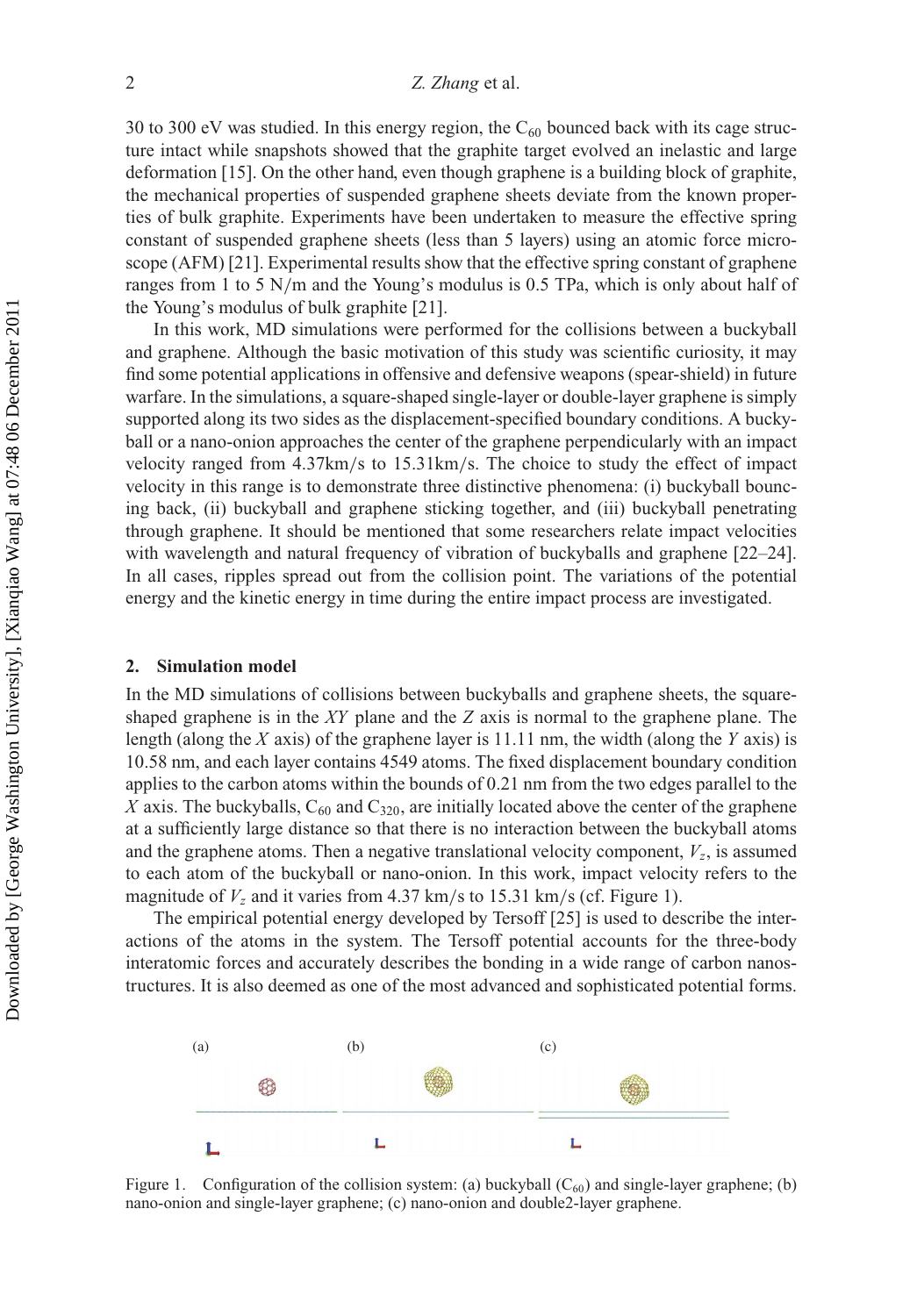It gives the correct cohesive energy and the equilibrium lattice constant of graphene. In addition, researchers have showed that the Tersoff potential is stable in long-time running according to tests and gives fairly accurate results [26].

The total potential energy, *E*, in the Tersoff potential can be expressed as [25]:

$$
E = \frac{1}{2} \sum_{i \neq j} V^{ij} = \frac{1}{2} \sum_{i \neq j} f_C (r^{ij}) \{ f_A (r^{ij}) - b^{ij} f_B (r^{ij}) \},\tag{1}
$$

where the two-body component and three-body component are:

$$
f_C(r^{ij}) = \begin{cases} \frac{1}{2} \left\{ 1 + \cos \left[ \pi (r^{ij} - D^{ij}) \middle/ (S^{ij} - D^{ij}) \right] \right\}, & D^{ij} < r^{ij} < S^{ij} \\ 0, & r^{ij} > S^{ij} \end{cases} \tag{2}
$$

$$
f_A(r^{ij}) = A^{ij} \exp\left(-\lambda^{ij} r^{ij}\right),\tag{3}
$$

$$
f_B(r^{ij}) = B^{ij} \exp\left(-\mu^{ij}r^{ij}\right),\tag{4}
$$

$$
b^{ij} = \left[1 + \beta_i^{n_i} \left(\xi^{ij}\right)^{n_i}\right]^{-1/2n_i},\tag{5}
$$

$$
\xi^{ij} = \sum_{k \neq i,j} f_C(r^{ij}) g\left(\theta^{ijk}\right). \tag{6}
$$

The more detailed expressions and material parameters are given in [25]. Accordingly, interatomic forces acting on all atoms involved in a potential component  $\frac{1}{2}V^{ij}$  can be obtained as:

$$
\mathbf{F}^{i} = -\frac{1}{2} \left\{ f'_{C} \left[ f_{A} - b^{ij} f_{B} \right] + f_{C} \left[ -\lambda^{ij} f_{A} + \mu^{ij} b^{ij} f_{B} \right] \right\} \frac{\mathbf{r}^{ij}}{r^{ij}} + \frac{1}{2} c^{ij} f_{C} \left( r^{ij} \right) f_{B} \left( r^{ij} \right) \frac{\partial \xi^{ij}}{\partial r^{i}}, \quad (7)
$$

$$
\mathbf{F}^{j} = -\frac{1}{2} \left\{ f^{'}c \left[ f_A - b^{ij} f_B \right] + f_C \left[ -\lambda^{ij} f_A + \mu^{ij} b^{ij} f_B \right] \right\} \frac{\mathbf{r}^{ij}}{r^{ij}} + \frac{1}{2} c^{ij} f_C \left( r^{ij} \right) f_B \left( r^{ij} \right) \frac{\partial \xi^{ij}}{\partial \mathbf{r}^{j}}, \tag{8}
$$

$$
\mathbf{F}^{k} = \frac{1}{2} c^{ij} f_C \left( r^{ij} \right) f_B \left( r^{ij} \right) \frac{\partial \xi^{ij}}{\partial \mathbf{r}^{k}},\tag{9}
$$

where

$$
\frac{\partial \xi^{ij}}{\partial \mathbf{r}^i} = \left\{ g f c' \left( r^{ik} \right) \frac{\mathbf{r}^{ik}}{r^{ik}} + d^{ij} \frac{\partial \cos \theta^{ijk}}{\partial \mathbf{r}^i} \right\},\tag{10}
$$

$$
\frac{\partial \xi^{ij}}{\partial \mathbf{r}^j} = d^{ij} \frac{\partial \cos \theta^{ijk}}{\partial \mathbf{r}^j},\tag{11}
$$

$$
\frac{\partial \xi^{ij}}{\partial \mathbf{r}^k} = \left\{ -gf_C' \left( r^{ik} \right) \frac{\mathbf{r}^{ik}}{r^{ik}} + d^{ij} \frac{\partial \cos \theta^{ijk}}{\partial \mathbf{r}^k} \right\},\tag{12}
$$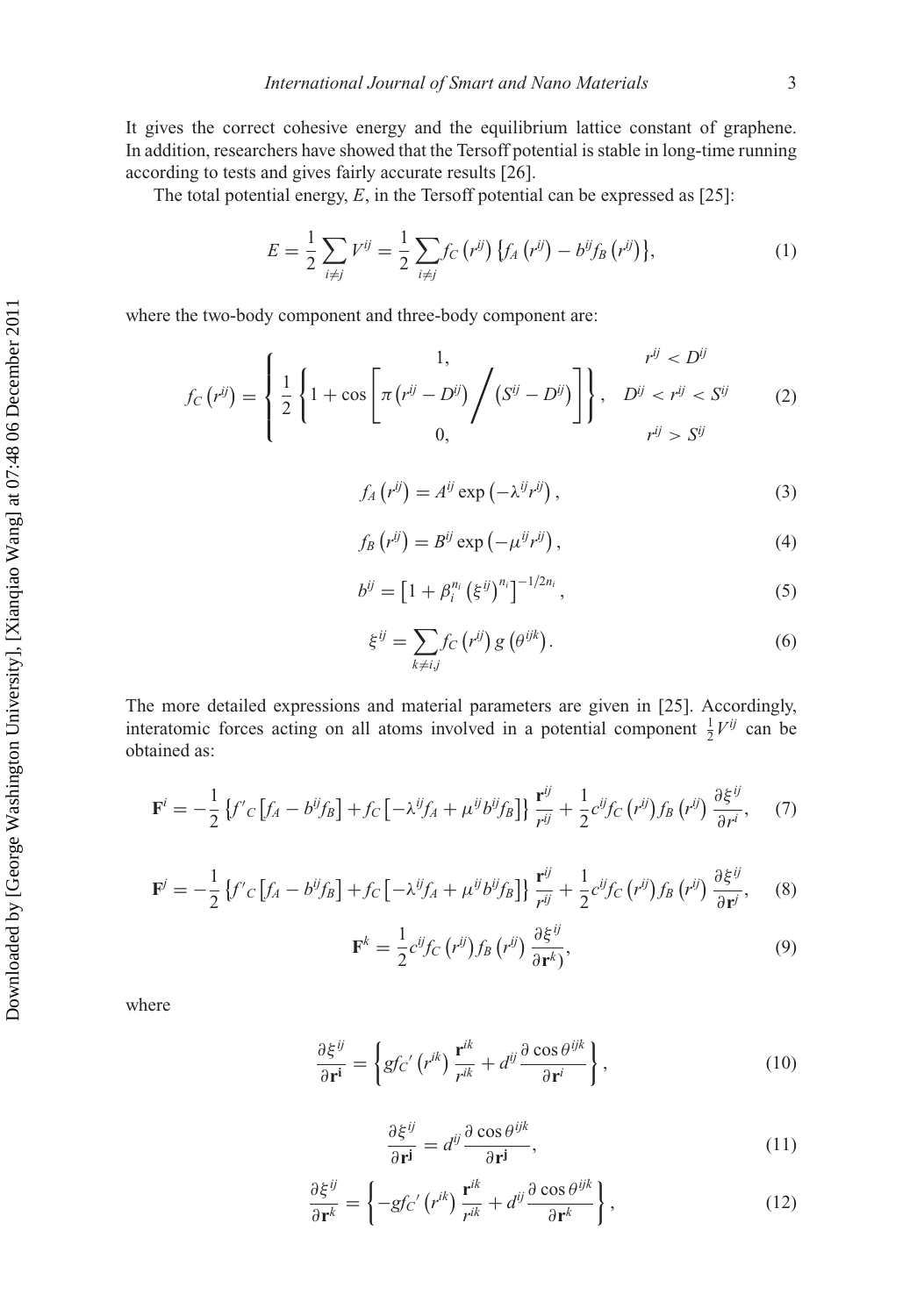$$
c^{ij} \equiv -0.5 \beta_i \left( \beta_i \xi^{ij} \right)^{n_i - 1} \left[ 1 + \left( \beta_i \xi^{ij} \right)^{n_i} \right]^{-1/2n_i - 1} \tag{13}
$$

$$
d^{ij} \equiv f_C \left( r^{ik} \right) \frac{-2c_i^2 \left( h_i - \cos \theta^{ijk} \right)}{\left[ d_i^2 + \left( h_i - \cos \theta^{ijk} \right)^2 \right]^2}
$$
(14)

$$
\frac{\partial \cos \theta_{ijk}}{\partial \mathbf{r}^i} = \left(\frac{1}{r^{ik}} - \frac{\cos \theta_{ijk}}{r^{ij}}\right) \frac{\mathbf{r}^{ij}}{r^{ij}} + \left(\frac{1}{r^{ij}} - \frac{\cos \theta_{ijk}}{r^{ik}}\right) \frac{\mathbf{r}^{ik}}{r^{ik}}
$$
(15.1)

$$
\frac{\partial \cos \theta_{ijk}}{\partial \mathbf{r}^j} = \frac{\cos \theta_{ijk}}{r^{ij}} \frac{\mathbf{r}^{ij}}{r^{ij}} - \frac{1}{r^{ij}} \frac{\mathbf{r}^{ik}}{r^{ik}}
$$
(15.2)

$$
\frac{\partial \cos \theta_{ijk}}{\partial \mathbf{r}^k} = \frac{\cos \theta_{ijk}}{r^{ik}} \frac{\mathbf{r}^{ik}}{r^{ik}} - \frac{1}{r^{ik}} \frac{\mathbf{r}^{ij}}{r^{ij}}
$$
(15.3)

The equations of motion governing the dynamics of the system are solved by the velocity Verlet algorithm. In the simulations, a typical time step was 0.24 fs. The codes were developed by researchers at the George Washington University.

# **3. Results and discussion**

Figure 2 confirms that total energy, the sum of kinetic energy and potential energy, is conserved since there is no dissipation in a classical MD simulation. For the *i*th atom, we have the governing equation

$$
m^i \dot{\mathbf{v}}^i = \mathbf{F}^i \tag{16}
$$

and the interatomic 'constitutive relationship'

$$
\mathbf{F}^i = -\frac{\partial E_p}{\partial \mathbf{r}^i}.\tag{17}
$$

Since, the time dependence of the kinetic energy and potential energy are

$$
\frac{dE_k}{dt} = \frac{d}{dt} \left( \sum_i \frac{1}{2} m^i \mathbf{v}^{i2} \right) = \sum_i m^i \mathbf{v}^i \mathbf{v}^i \tag{18.1}
$$

$$
\frac{dE_p}{dt} = \sum_i \frac{\partial E_p}{\partial \mathbf{r}^i} \dot{\mathbf{r}}^i = -\sum_i \mathbf{F}^i \mathbf{v}^i
$$
\n(18.2)

from Equation (16) it is easy to obtain

$$
\sum_{i} m \dot{\mathbf{v}}^{i} \mathbf{v}^{i} = \sum_{i} \mathbf{F}^{i} \mathbf{v}^{i}.
$$
 (19)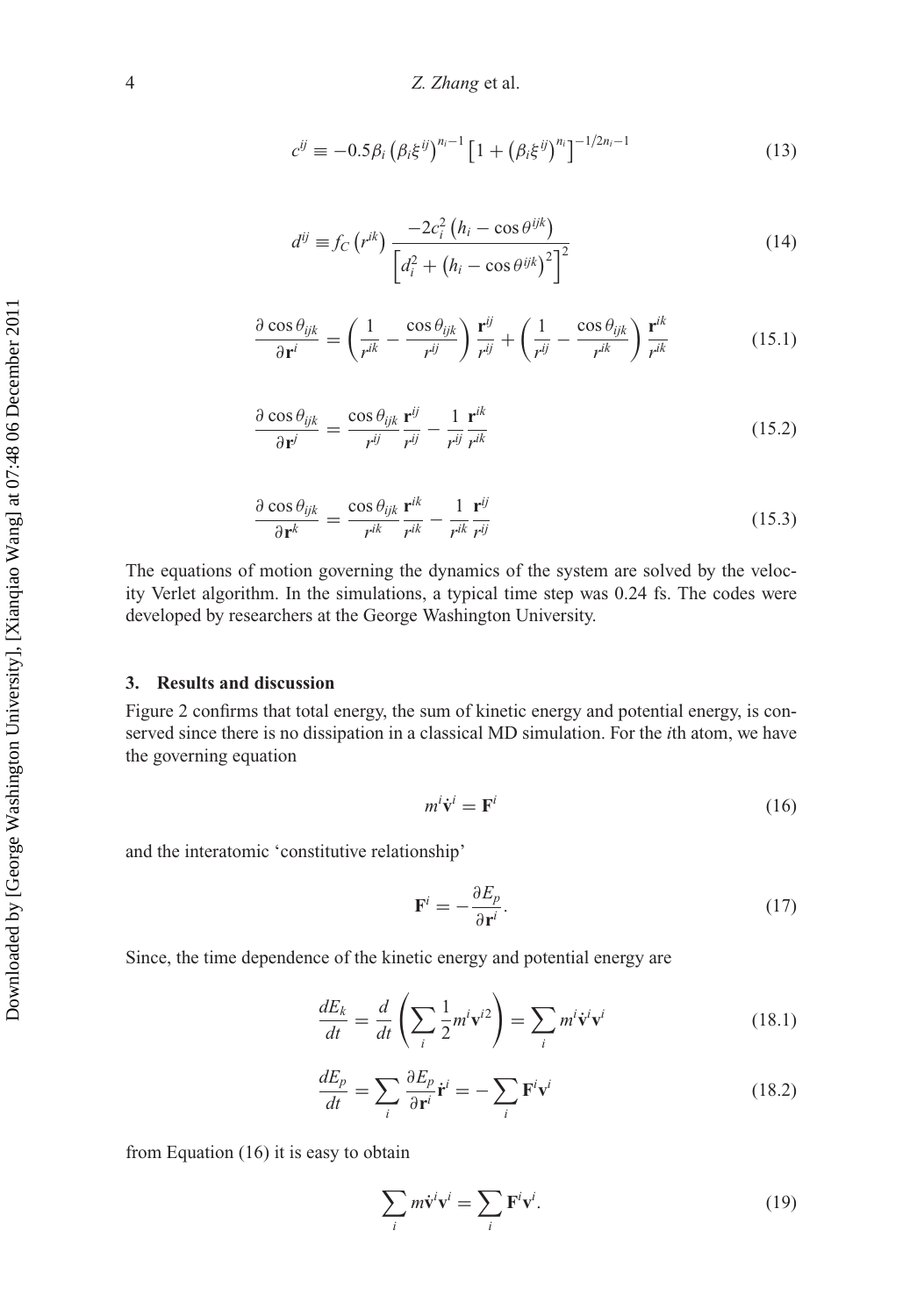

Figure 2. Time evolution of energy changes from their initial values for the  $C_{60}$ -graphene collision as shown in Figure 3a (impact velocity 4.37 km/s). The diamond symbol designates the potential energy change of the whole system,  $\Delta E_p$ . The star symbol denotes the kinetic energy change of the whole system,  $\Delta E_k$ . The triangle symbol gives the total energy change of collision system,  $\Delta E_t$ .

Combining Equations (18) and (19), one can draw the following conclusion that the sum of kinetic and potential energies is conserved:

$$
\frac{dE_k}{dt} + \frac{dE_p}{dt} = \frac{d\left(E_k + E_p\right)}{dt} = 0.
$$
\n(20)

In this case, conservation of energy is confirmed by numerical results. This result provides confidence for the MD simulation of carbon nanostructures based on the Tersoff potential. The simulation result also confirms that the greatest potential is obtained at the moment of largest deformation.

The simulation results for a collision between a buckyball  $(C_{60})$  and single-layer graphene are shown in Figure 3. When the impact velocity of  $C_{60}$  is relatively small (less than 8.75 km/s), the buckyball bounces back (Figure 3a) and the collision generates ripples spreading out from the contact region on the graphene plane. As the impact velocity increases, roughly ranging from 8.75 km/s to 12.03 km/s, the buckyball sticks to the graphene. The buckyball is broken when the impact velocity is larger than 12.03 km/s. But no matter how large the impact velocity is, the buckyball cannot go through the graphene layer without suffering obvious damage.

For a nano-onion and single-layer graphene collision, the phenomena of bouncing back and sticking together are observed when the impact velocity is less than 9.84 km/s. When the graphene layer is broken, there are two possibilities for the nano-onion. If the impact velocity is very large, say, greater than 14.22 km/s, both the outer and inner buckyballs are broken. The reason is that the outer one deforms severely and generates a huge force on the inner one. On the other hand, if the impact velocity is not so large, say, 10.93 km/s, even though the outer one is broken, the inner one penetrates the graphene layer intact, as shown as Figure 4. The outer layer of the nano-onion becomes a protector of its inner structure. When the single-layer graphene is replaced by a double-layer graphene, the results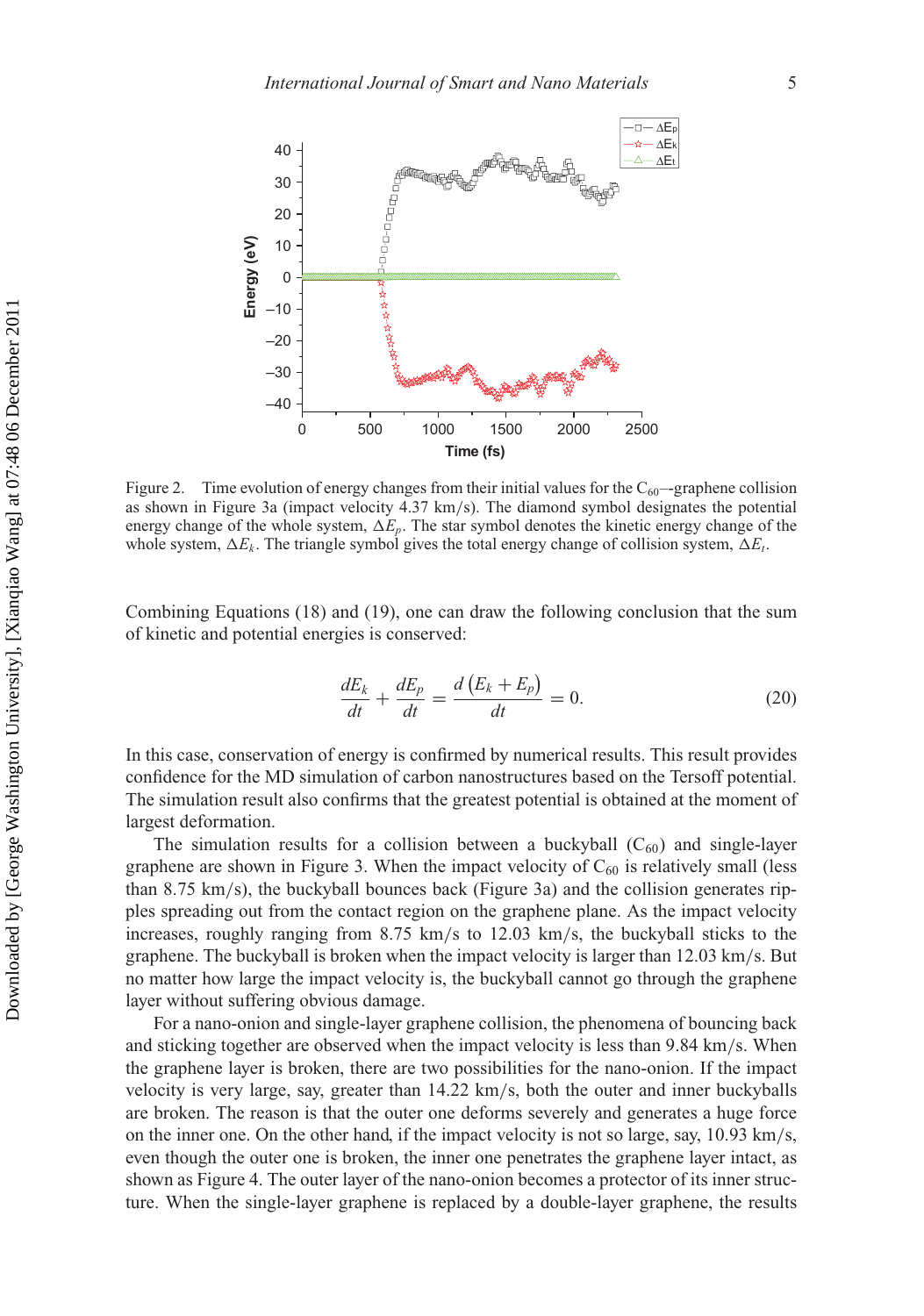

Figure 3. Snapshots of collisions between a buckyball and single-layer graphene with different initial impact velocities: (a) 4.37 km/s; (b) 10.93 km/s; (c) 13.13 km/s.



Figure 4. Snapshots of collision between nano-onion with initial impact velocity 10.93 km/s and single-layer graphene.



Figure 5. Snapshots of collision between nano-onion with initial impact velocity 13.13 km/s and double-layer graphene.

are similar, except that the inner buckyball cannot stay intact after collision, as shown in Figure 5.

The deformation factor  $\alpha$ [14], which is defined as the ratio  $\alpha \equiv r_z/r_{xy}$ , is used to describe the deformation of  $C_{60}$ . Here  $r_{xy}$  and  $r_z$  are the maximal and minimal radii of the ellipsoid-like molecule, respectively. Compared with the result for a  $C_{60}$ -graphite collision [14], the molecule experiences large deformation twice, rather than once, at  $t = 640$  fs and  $t = 770$  fs. At  $t = 640$  fs, the bottom of the C<sub>60</sub> molecule just arrives on the graphene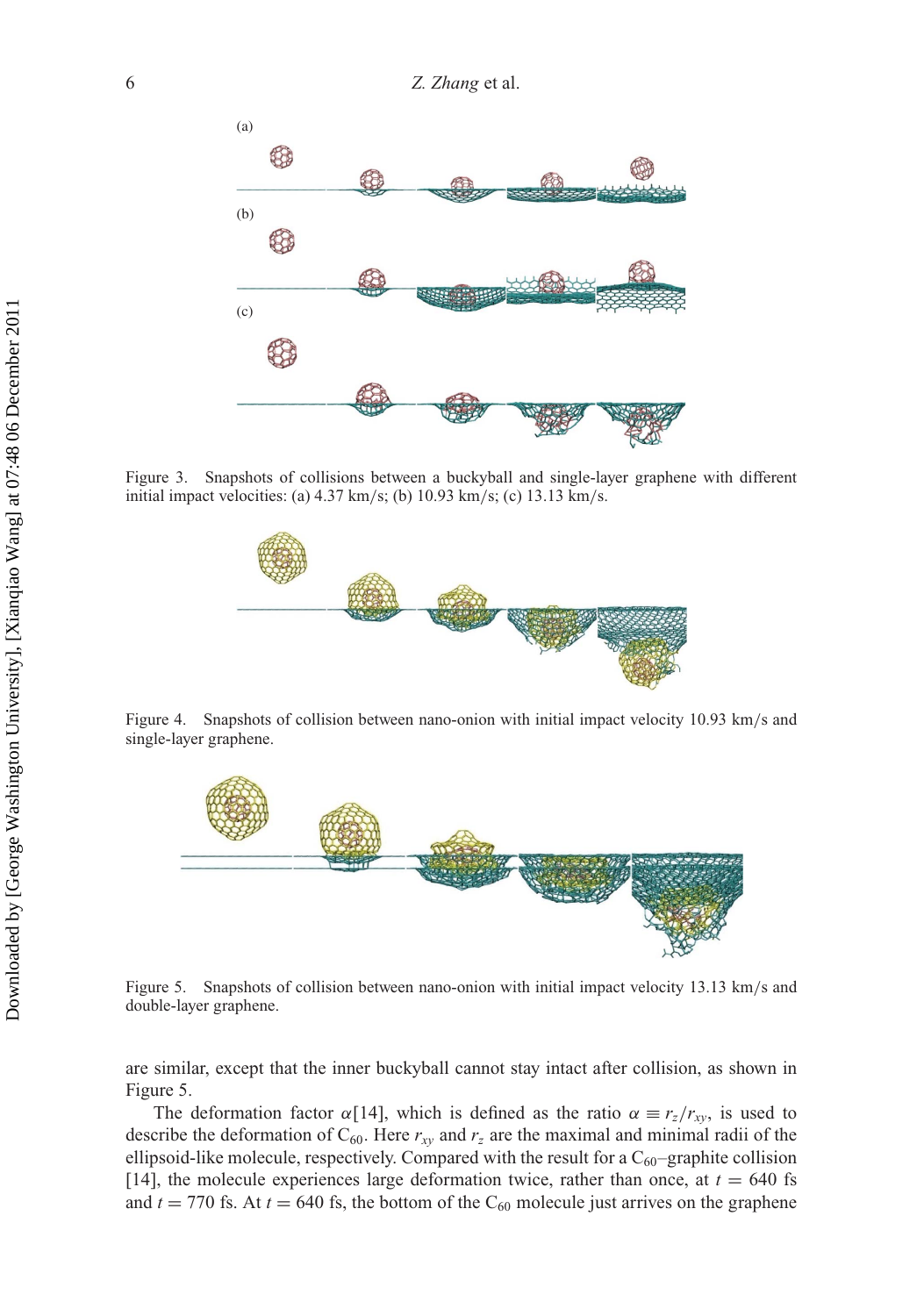

Figure 6. The deformation factor  $\alpha$  changes with time for the buckyball—graphene collision as shown in Figure 3a.



Figure 7. The potential energy of the buckyball changes with time for the  $C_{60}$ –graphene collision shown in Figure 3a.

plane and receives its maximal deformation (cf. Figure 6) and largest potential energy (cf. Figure 7). But along the *Z*-axis, the center of mass velocity is not zero. As it moves on, the molecule falls onto the graphene surface. The dented graphene pushes the deformed buckyball to regain its sphere-like shape, which leads to a increase of the deformation factor before the buckyball rebounds. The buckyball gains its minimal kinetic energy and second largest potential energy at  $t = 770$  fs. Then the buckyball begins to bounce back from the graphene and regains its sphere-like shape again.

Deformation factor evolution for a collision between a buckyball at the same impact velocity as the collision event in Figure 3a with an eight-layer graphene was carried out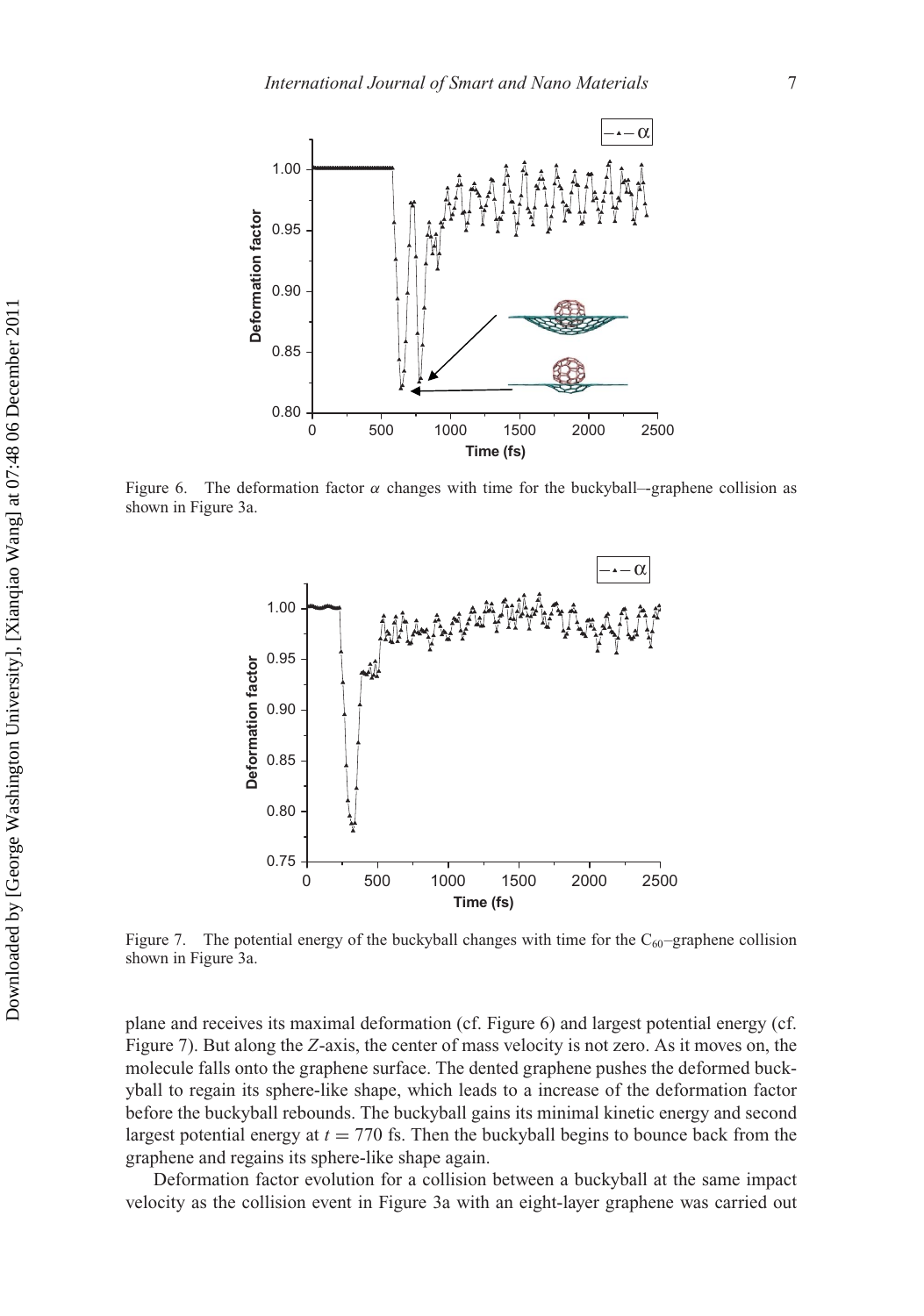

Figure 8. The deformation factor  $\alpha$  changes with time for the collision between a buckyball and an eight-layer graphene with impact velocity 4.37 km/s, i.e. theas same impact velocity as in Figure 3a. The potential energy of buckyball changes with time for the  $C_{60}$ -graphene collision as shown in Figure 3a.

as a comparison, as shown as Figure 8. The largest deformation factor is higher than that of the collision in Figure 3a, while the second largest deformation factor becomes smaller. As a general rule, as the number of graphene layers increases, the characteristics of the buckyball being deformed severely and then regaining its sphere-like shape twice becomes inconspicuous. As for graphite, this kind of characteristics disappears, as in Figure 2 in [7].

### **4. Conclusion**

The collisions between buckyballs and graphene sheets were investigated based on MD simulations with impact velocity ranging from 4.37 km/s to 15.31 km/s. The buckyball and nano-onion will bounce back at low energies, stick together at higher energies, and break up at very high collision energies. For a nano-onion, the outer structure will become a protector when the impact velocity is within a proper range. From Figures 2-4, it can be seen that the nanostructures of both buckyball and graphene undergo extraordinary large deformations during collisions. The incident  $C_{60}$  experiences the process of deforming severely and then regaining its sphere-like shape twice. These simulation results demonstrate that the impact velocity plays a crucial role in collisions between carbon nanostructures. The results may provide some useful clues for applications of graphene involving sudden directional compression.

## **References**

- [1] A.K. Geim, *Graphene: Status and prospects*, Science 324 (2009), pp. 1530–1534.
- [2] C. Lee, X. Wei, J.W. Kysar, and J. Hone, *Measurement of the elastic properties and intrinsic strength of monolayer graphene*, Science 321 (2008), pp. 385–388.
- [3] A.K. Geim and K.S. Novoselov, *The rise of graphene*, Nat. Mater. 6 (2007), pp. 186–191.
- [4] K.S. Novoselov, A.K. Geim, S.V. Morozov, D. Jiang, M.I. Katsnelson, I.V. Grigorieva, S.V. Dubonos, and A.A. Firsov, *Two-dimensional gas of massless Dirac fermions in graphene*, Nature 438 (2005), pp. 197–200.